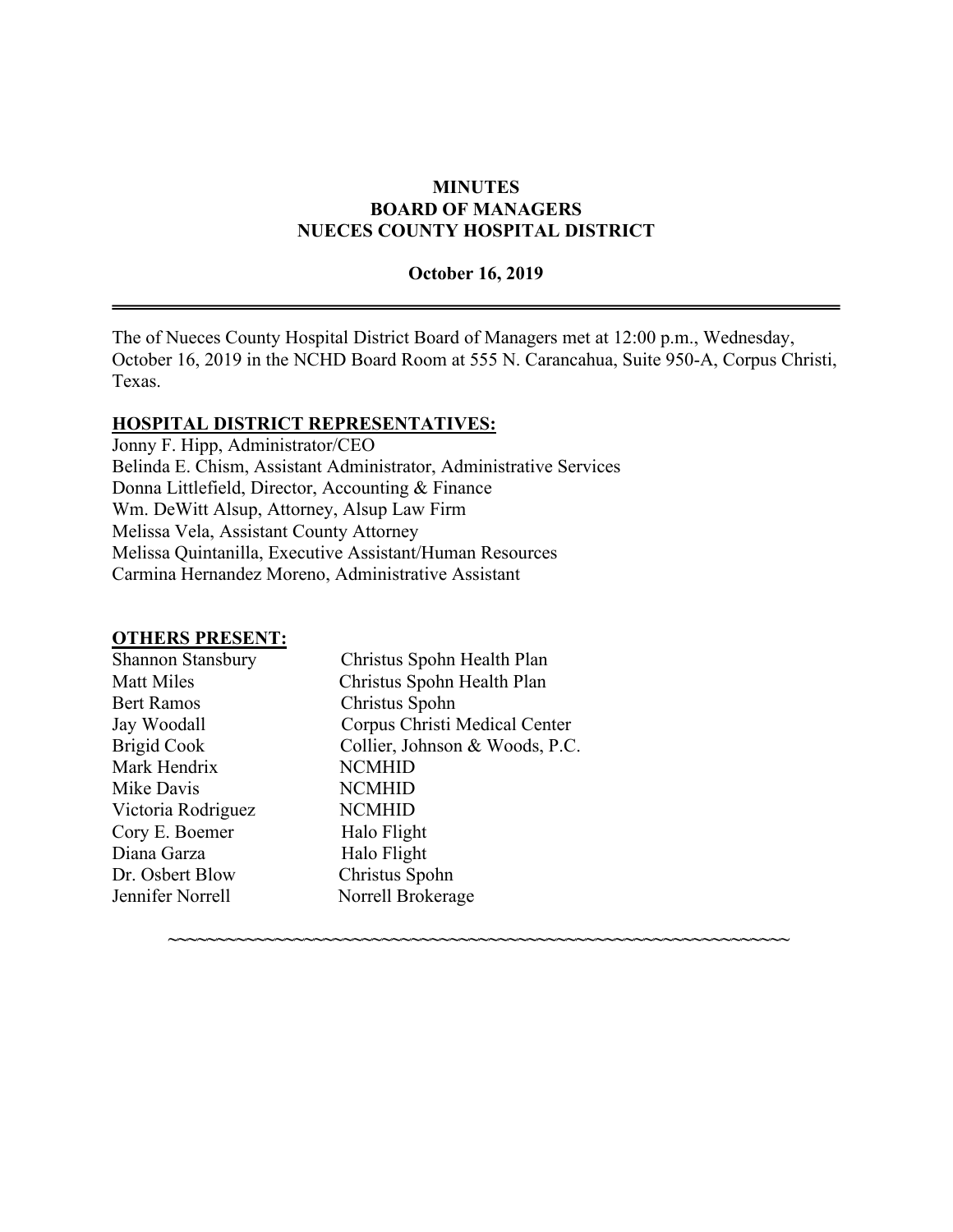1. **CALL TO ORDER –** Mr. Martinez, Chairman Pro Tempore

**The meeting was called to order by Mr. Martinez at 12:03 p.m.**

2. **ESTABLISHMENT OF QUORUM –** Mr. Martinez **A quorum was present.**

**John Martinez-PRESENT Sylvia Tryon Oliver-PRESENT Belinda Flores-PRESENT Vishnu V. Reddy, M.D.-PRESENT**

3. **PUBLIC COMMENT** – Requested Copy of "Request to Speak Sign – In Sheet" attached hereto and made part of these minutes for information.

#### **No one to speak for public comment.**

### 4. **CONSENT AGENDA:**

A. Confirm posting of meeting's public notice.

### **Motion presented by Mr. Martinez, approved by Ms. Oliver And seconded by Dr. Reddy. MOTION CARRIED**

- B. Approve minutes of Board of Managers Meetings:
	- 1) Regular Sessions of June 6 and September 26, 2019; and
	- 2) Special Sessions of July 23, August 26, and October 8, 2019.
- C. Receive listing of new vendors as of October 10, 2019; listing pursuant to Board of Managers Bylaws, Article 2, §2.1 B and Texas Local Government Code, Chapter 176.

# **Motion presented by Mr. Martinez for approval on items 4 B 1 & 2 and C approved by Ms. Oliver and seconded by Dr.**

### **Reddy**

### **MOTION CARRIED**.

- D. Receive hospital providers' quarterly reports relating to certain Indigent Care Affiliation Agreements associated with participation in the Texas Healthcare Transformation and Quality Improvement Program Medicaid 1115 Waiver for the calendar quarter ended June 30, 2019:
	- 1) CHRISTUS Spohn Health System Corporation Hospitals: Alice, Beeville, and Kleberg (Consolidated Report);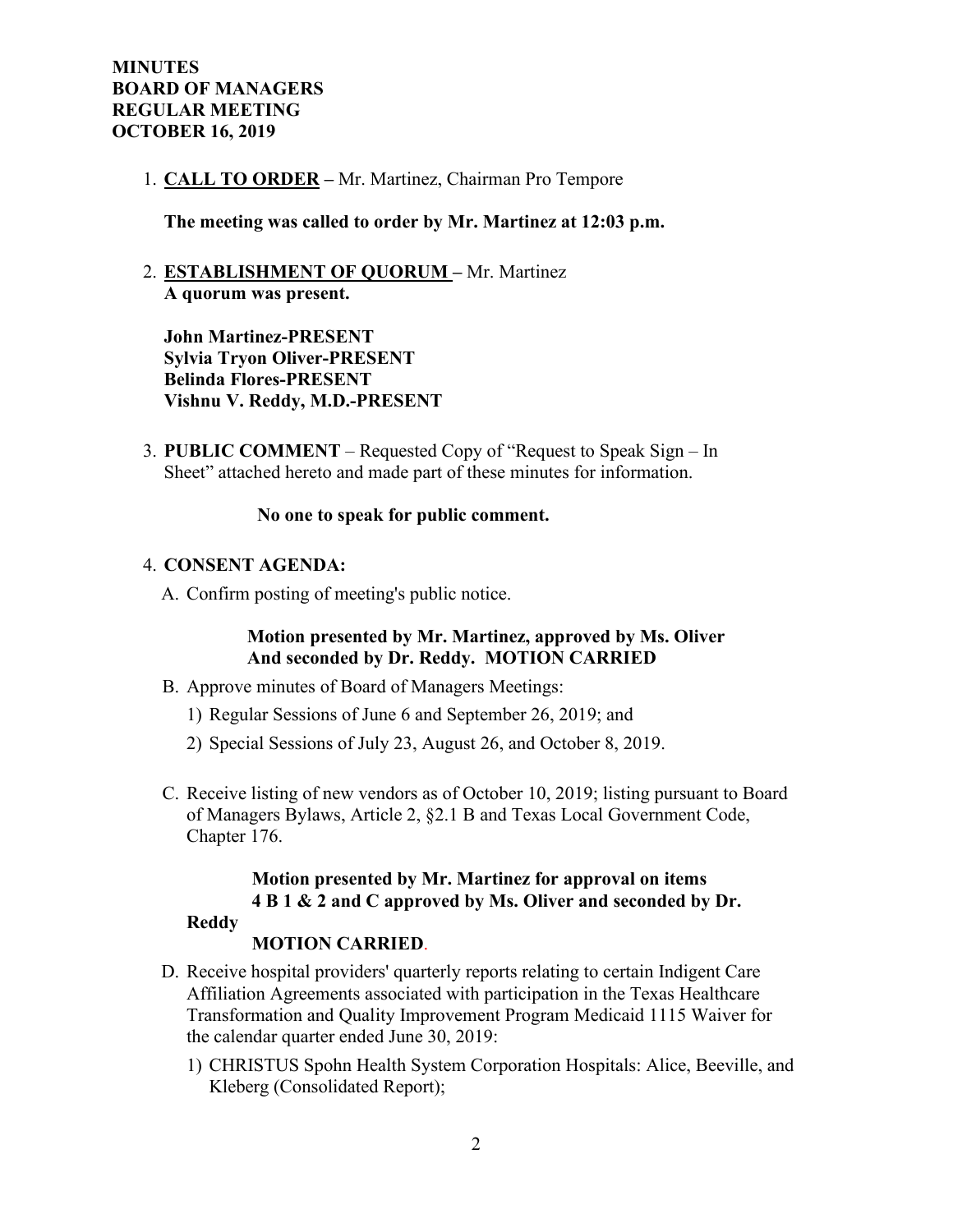- 2) Corpus Christi Medical Center;
- 3) DeTar Healthcare System; and
- 4) Driscoll Children's Hospital.

 **As per Board Members voted for Item D 1- 4 to be pulled and discussed in the Regular Agenda. Mr. Martinez presented for approval Item D 1-4. Motion by Ms. Oliver and seconded by Dr. Reddy. MOTION CARRIED.**

- E. Receive summary payment information on Nueces County health care expenditures for Fiscal Year 2019:
	- 1) Salaries, benefits, supplies, and intergovernmental transfers at/for Corpus Christi/Nueces County Public Health Department;
	- 2) Emergency medical services provided in unincorporated areas of Nueces County;
	- 3) Supplemental and jail diversion program funding for Nueces Center for Mental Health and Intellectual Disabilities;
	- 4) Medical services provided at County correctional facilities:
		- a) Nueces County Jail; and
		- b) Nueces County Juvenile Detention Center;
	- 5) Funding for alcohol and drug abuse treatment programs:
		- a) Charlie's Place;
		- b) Council on Alcohol and Drug Abuse; and
		- c) Palmer Drug Abuse Program;
	- 6) Funding for diabetes prevention and supporting programs.

 **As per Board Members voted for Item E 1-6 to be pulled and discussed in the Regular Agenda. Mr. Martinez presented for Approval Item E 1-6. Motion by Dr. Reddy and seconded by Ms. Flores. MOTION CARRIED**.

- F. Ratify Administrator's action(s) performed as part of his duties directing the affairs of the Hospital District and/or as required by the Board of Managers; duties established pursuant to Texas Health and Safety Code, §281.026(e):
	- 1) Letter Agreement extending current Frost Bank depository agreement through October 31, 2019.

#### **Copy of agreement letter extending current Frost Bank depository**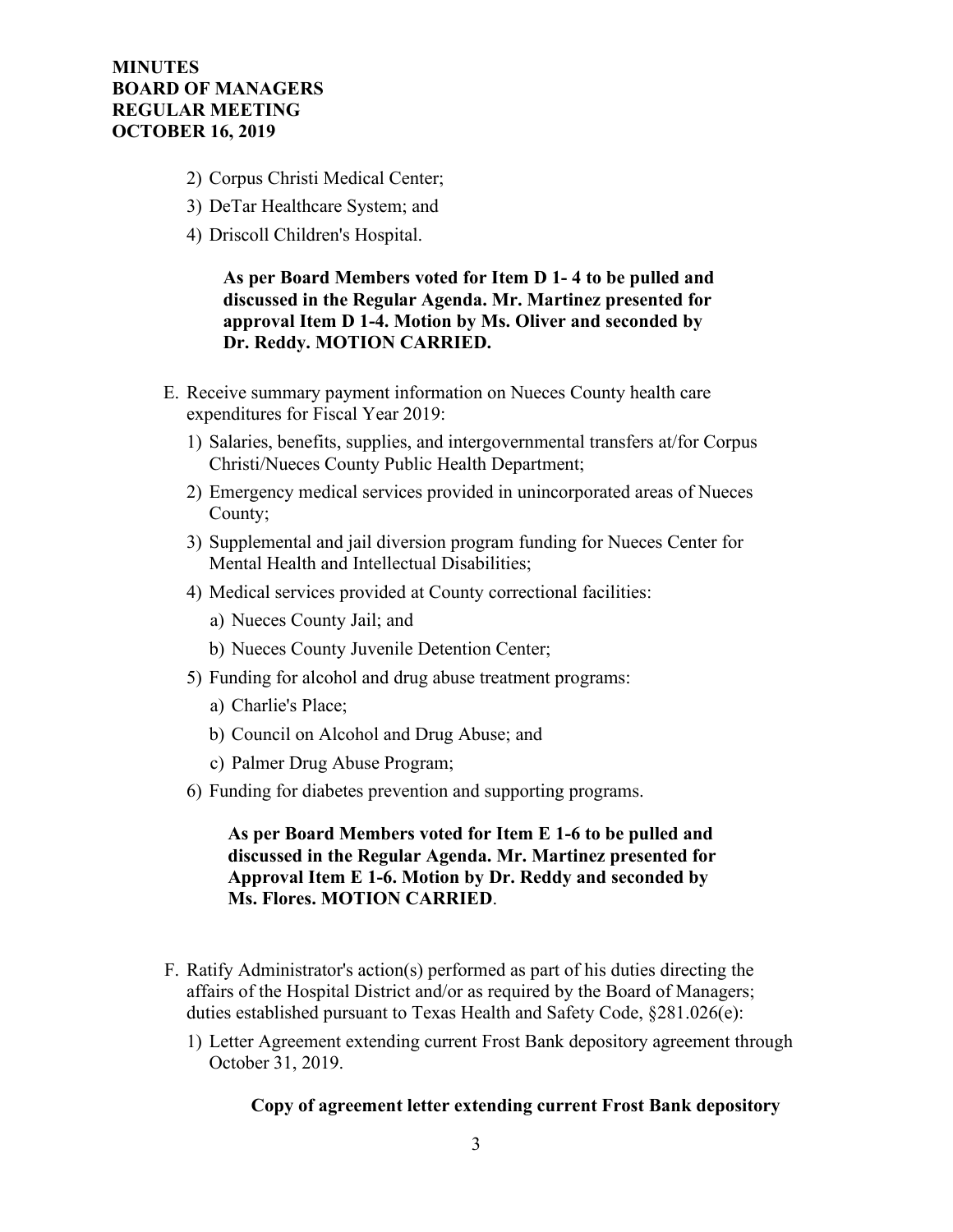## **is attached hereto and made part of these minutes. Mr. Martinez presented motion. Motion by Dr. Reddy and seconded by Ms. Flores. MOTION CARRIED**

## 5. **REGULAR AGENDA:**

### A. **Community Mental Health Initiatives:**

1) Receive report from Nueces Center for Mental Health and Intellectual Disabilities (NCMHID) on activities performed under Interlocal Agreement between Nueces County, NCMHID, and Hospital District relating to diversion of persons from jails or other detention facilities, provision of crisis intervention teams, expansion of mobile crisis outreach, and development of jail-based competency restoration. *(INFORMATION)*

## **Receive report from Nueces Center for Mental Health and Intellectual Disabilities (NCMHID) copy of packet is attached and hereto made part of these minutes.**

2) Receive update on activities performed under Professional Services Agreement between Nueces County, BeHealthle, and the Hospital District relating to the Nueces County Community Collaborative Program/Jail Diversion Program. *(INFORMATION)*

## **Mr. Hipp discussed and updated Board Members on the agreement between Nueces County, BeHealthle and the Hospital District relating to Program/Jail Diversion.**

3) Receive update on activities performed under Professional Services Agreement between Nueces County, Meadows Mental Health Policy Institute, and the Hospital District relating to preparation of a comprehensive needs assessment for Nueces County that can serve as the basis for a systematic approach to providing services for mental illnesses and substance abuse disorders in the County. *(INFORMATION)*

> **Mr. Hipp discussed and updated Board Members on the agreement between Nueces County, Meadow Mental Health Policy and the Hospital District relating to preparation of a an assessment to providing services for mental illness and substance abuse disorders in the County as moved in thru contracts.**

B. **Indigent Health Care:**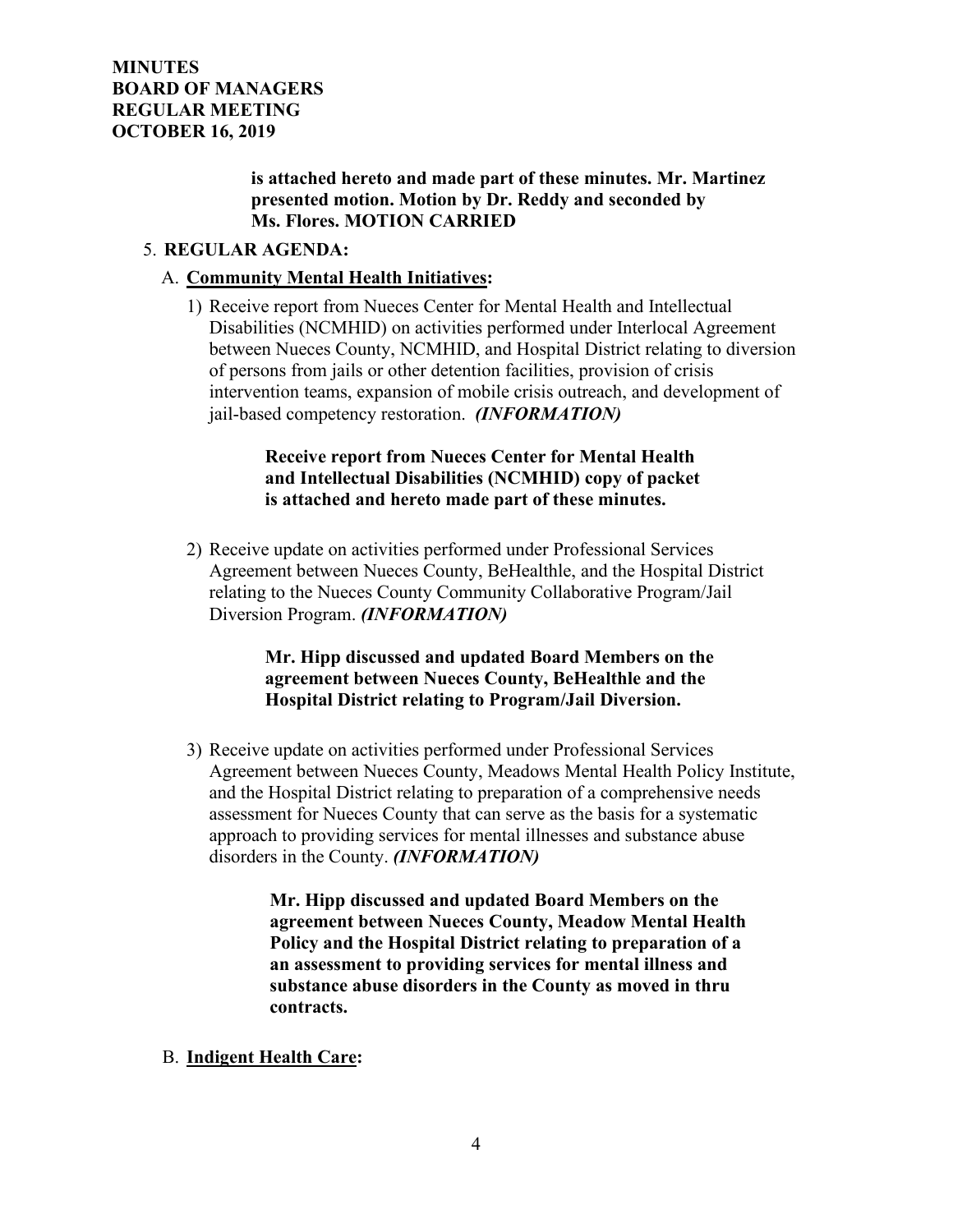1) Receive summary information on medical and hospital care provided to the Nueces Aid population consistent with the CHRISTUS Spohn Health System Corporation Membership Agreement for calendar year-to-date ended September 30, 2019. *(INFORMATION)*

> **Mr. Hipp explained the Imputed claims to the Member of the Board the Imputed Claims report is provided and attached hereto and made part of these minutes.**

- 2) Receive and discuss information from CHRISTUS Spohn Health System Corporation relating to:
	- a) Medical aid and hospital care provided to the Nueces Aid Program population consistent with the CHRISTUS Spohn Health System Corporation Membership Agreement and related matters; and
	- b) Programs, projects, and/or activities at CHRISTUS Spohn Hospital Corpus Christi-Memorial and other Hospital District-owned facilities and related matters. *(INFORMATION)*

 **Mr. Hipp updated Members of the Board that Items 2 a & b are regarding the Indigent Care arrangement with Christus Spohn and other programs that Christus is doing with NCHD. Dr. Blow presented and explained these items.**

- 3) Receive and discuss update from CHRISTUS Spohn Health System Corporation relating to operation, construction, transition, planning, and/or demolition activities pursuant to Sections 3.5 and 3.9 of Amended and Restated Schedule 1 to Spohn Membership Agreement, as schedule to CHRISTUS Spohn Health System Corporation Amended and Restated Membership Agreement:
	- a) Operations of Dr. Hector P. Garcia Memorial Family Health Center located on Hospital District-owned property at 2606 Hospital Boulevard, Corpus Christi, Texas;
	- b) Construction and/or demolition activities at CHRISTUS Spohn Hospital Corpus Christi-Shoreline located at 600 Elizabeth Street, Corpus Christi, Texas;
	- c) Transition of certain services from Hospital District-owned hospital presently known as CHRISTUS Spohn Hospital Corpus Christi-Memorial (formerly known as Memorial Medical Center) located at 2606 Hospital Boulevard to CHRISTUS Spohn Hospital Corpus Christi-Shoreline located at 600 Elizabeth Street, both facility locations in Corpus Christi, Texas; and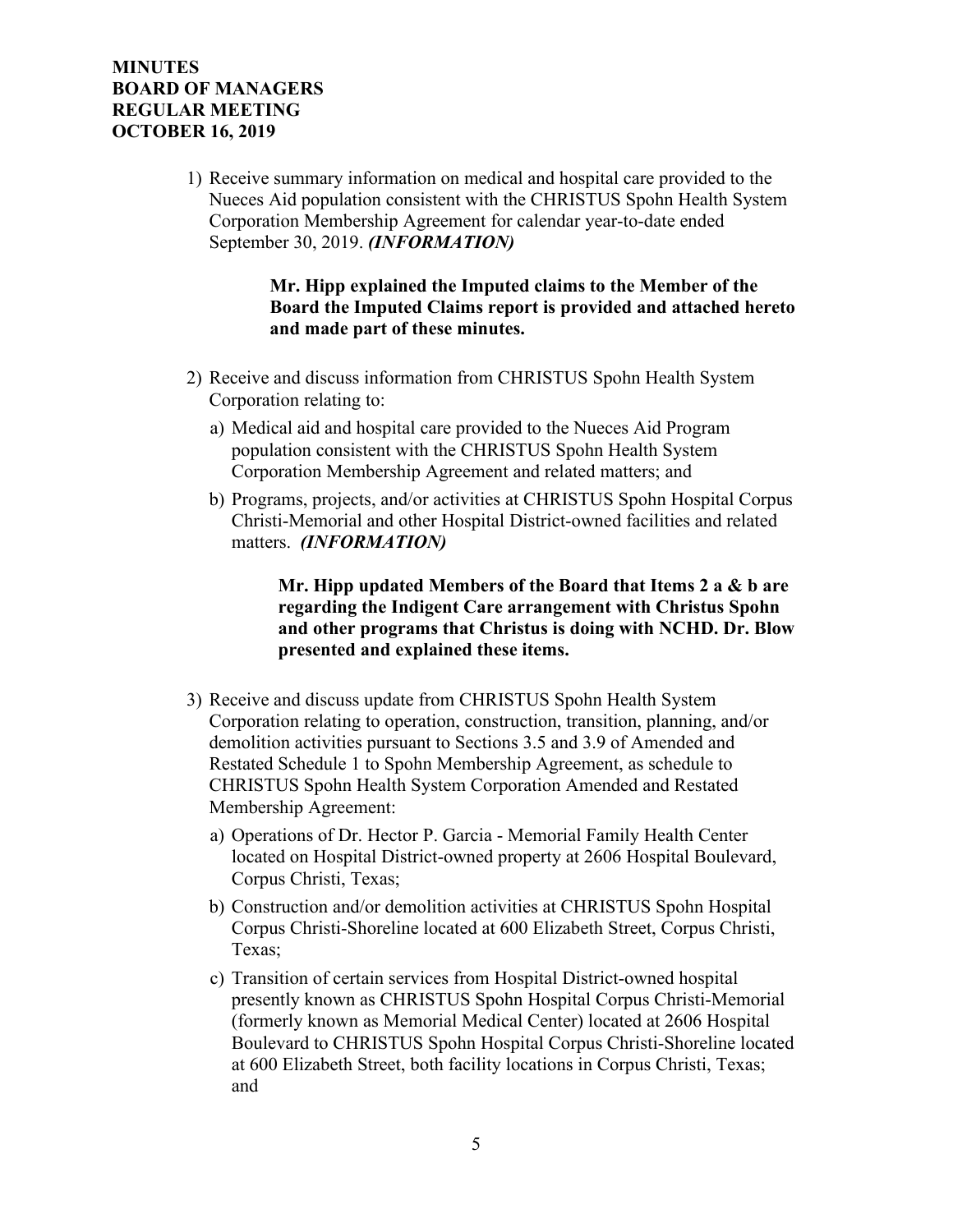d) Planning orderly transition of services from Hospital District-owned hospital presently known as CHRISTUS Spohn Hospital Corpus Christi-Memorial (formerly known as Memorial Medical Center) located at 2606 Hospital Boulevard to CHRISTUS Spohn Hospital Corpus Christi-Shoreline located at 600 Elizabeth Street, both facility locations in Corpus Christi, Texas. *(INFORMATION)*

> **Dr. Blow discussed and updated the members of the Board information re: Christus Spohn Health System Corporation re: Operations, Constructions and/or demolition, transition of certain services and planning orderly transition of services**

#### **from**

#### **Hospital District.**

#### C. **Finance Business:**

1) Receive and approve unaudited financial statements for months and fiscal year-to-date periods ended May 31 - August 31, 2019. *(ACTION)*

> **Mr. Martinez motioned to receive and approve unaudited financial statements for months and fiscal year-to-date periods ended May 31 – August 31, 2019 copies attached hereto and made part of these minutes. Motion approved by Ms. Flores and seconded by Dr. Reddy. MOTION CARRIED**

- 2) Receive and approve investment reports and ratify related investment transactions:
	- a) Quarterly Investment Report for fiscal quarter ended June 30, 2019; and
	- b) Report of interim investment transactions for period July 1, 2019 to date. *(ACTION)*

 **Mr. Martinez motioned to receive and approve and ratify related investment transactions. Copies of reports are attached and hereto made part of these minutes**. **Motion approved by Dr. Reddy and seconded by Ms. Flores MOTION CARRIED.**

- 3) Receive summary report of intergovernmental transfers made in support of local and other healthcare providers participating in Medicaid supplemental payment programs sponsored by the Texas Health and Human Commission year-to-date:
	- a) Texas Healthcare Transformation and Quality Improvement Program (Medicaid 1115 Waiver):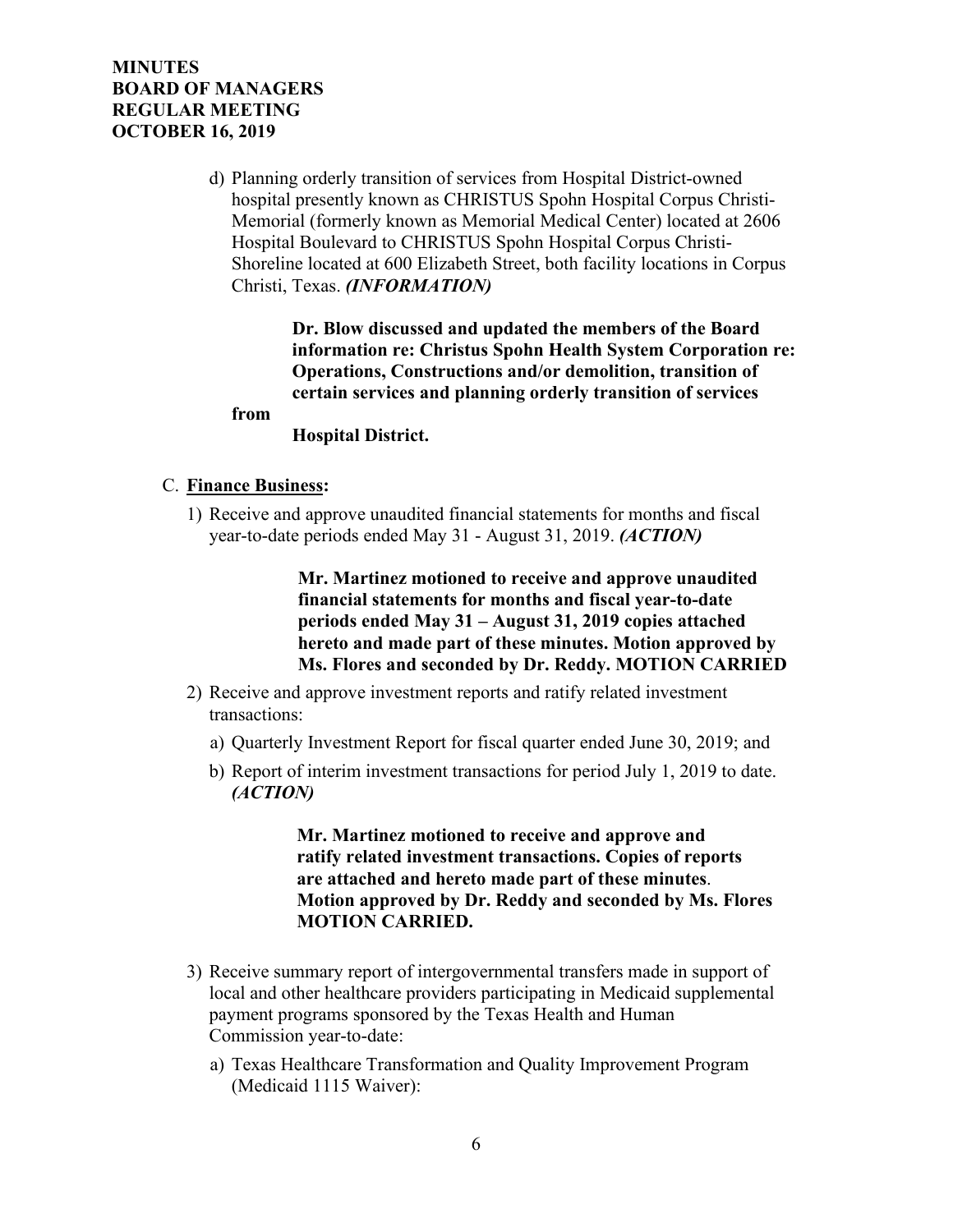- (1) Delivery System Reform Incentive Payment (DSRIP) pool; and
- (2) Hospital Uncompensated Care (UC) pool.
- b) Disproportionate Share Hospitals (DSH) program;
- c) Network Access Improvement Program (NAIP);
- d) Uniform Hospital Rate Increase Program (UHRIP); and
- e) Graduate Medical Education. *(INFORMATION)*

 **Mr. Hipp discussed and updated Members of the Board summary of the Intergovernmental Transfer Activity report a copy of the report is attached and hereto made part of these minutes.** 

4) Receive revenue reports relating to CHRISTUS Spohn Health System Corporation Membership Agreement for Fiscal Year 2019 and current fiscal year-to-date. *(INFORMATION)*

> **Mr. Hipp and Ms. Chism discussed and updated the Members of the Board revenue reports relating to CHRISTUS Spohn Health System Corporation Membership Agreement for Fiscal Year 2019 and current fiscal year – to – date. Copy of report is attached and hereto made part of these minutes.**

5) Receive monthly statement of escrow amounts deposited and/or withdrawn by CHRISTUS Spohn Health System Corporation; deposits pursuant to and consistent with Section 3.9.7 of Amended and Restated Schedule 1 to Spohn Membership Agreement, a schedule to CHRISTUS Spohn Health System Corporation Amended and Restated Membership Agreement; receive statements for months ended May 31 - September 30, 2019. *(INFORMATION)*

> **Mr. Hipp discussed and updated the Members of the Board monthly stated of escrow amounts deposited and/or withdrawn by CHRISTUS Spohn Health System Corporation. Copy of monthly bank statement of escrow amounts is attached and hereto made part of these minutes.**

#### D. **Other Business:**

1) Approve engagement of Collier, Johnson, & Woods, P.C. Certified Public Accountants to perform an audit of the Hospital District's financial statements of the governmental activities, each major fund, and aggregate remaining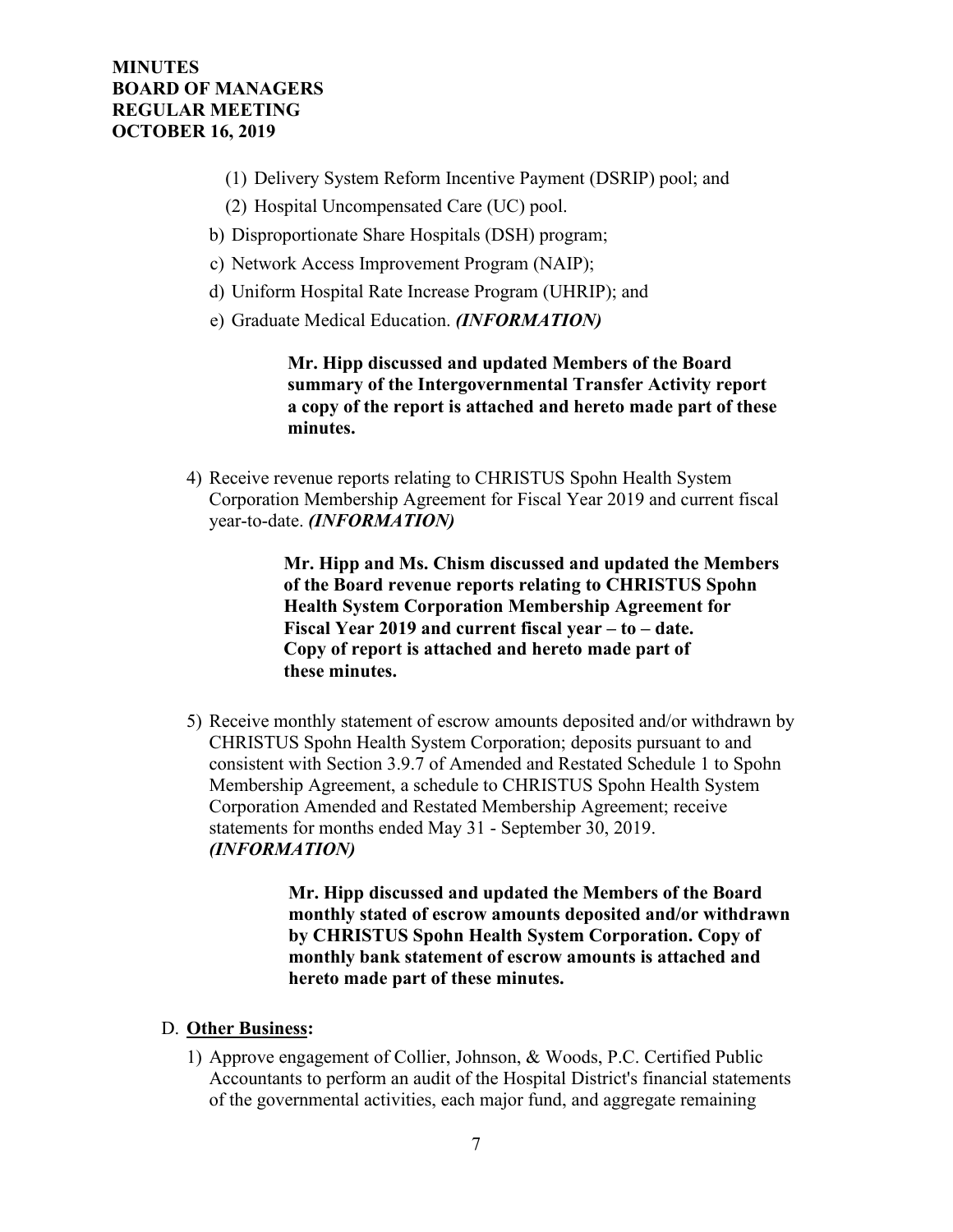funds for fiscal year ending September 30, 2019; authorize Administrator to execute engagement letter and related documents. *(ACTION)*

 **Copies of Collier, Johnson & Woods, P.C. audit of Hospital District's Financial statements of the governmental activities funds for Fiscal Year ending September 30, 2019 attached and hereto made part of these minutes. Motioned to approved engagement letter by Mr. Martinez. Motion by Dr. Reddy and seconded by Ms. Flores. MOTION CARRIED.**

2) Receive information/presentation from CHRISTUS Spohn Health System Corporation relating to qualified Nueces Aid Program enrollees voluntarily enrolling in the CHRISTUS Health Plan in lieu of the Nueces Aid Program and authorize Administrator to continue discussions with CHRISTUS Spohn and/or CHRISTUS Health Plan and take related actions. *(ACTION)*

 **Presentation by Shannon Stansbury explaining the Christus Spohn Health Plan***.* **Motioned by Mr. Martinez, authorized by Mr. Hipp to continue discussions and related actions with CHRISTUS Spohn and/or** 

 **CHRISTUS Health Plan. Motion by Dr. Reddy and seconded by Ms. Oliver. MOTION CARRIED.**

3) Receive information/presentation from Gulf Copper & Manufacturing Inc. (GCMI) relating to GCMI's proposed establishment and operation of a Foreign Trade Zone on Harbor Island (FTZ) for storage of wind components and parts and GCMI's request of an FTZ-supportive letter directed to the Port of Corpus Christi. *(INFORMATION)*

**Copy of information/presentation from Jennifer Norrell with Gulf Cooper & Manufacturing Inc. packet is attached and hereto made part of these minutes. As per Mr. Hipp recommends to continue discussing what the Commissioner Court recommends to do for Item D 3 for discussion in November 2019 Board Meeting.** 

- E. **Board of Managers Business:**
	- 1) Discuss and consider prioritizing listing of Hospital District facility tours. *(ACTION)*

 **Mr. Hipp prioritized and produced a list of the NCHD facilities tour and proposed to the Board of Managers to take a tour of the NCHD facilities when the Board of Managers is fully configured.**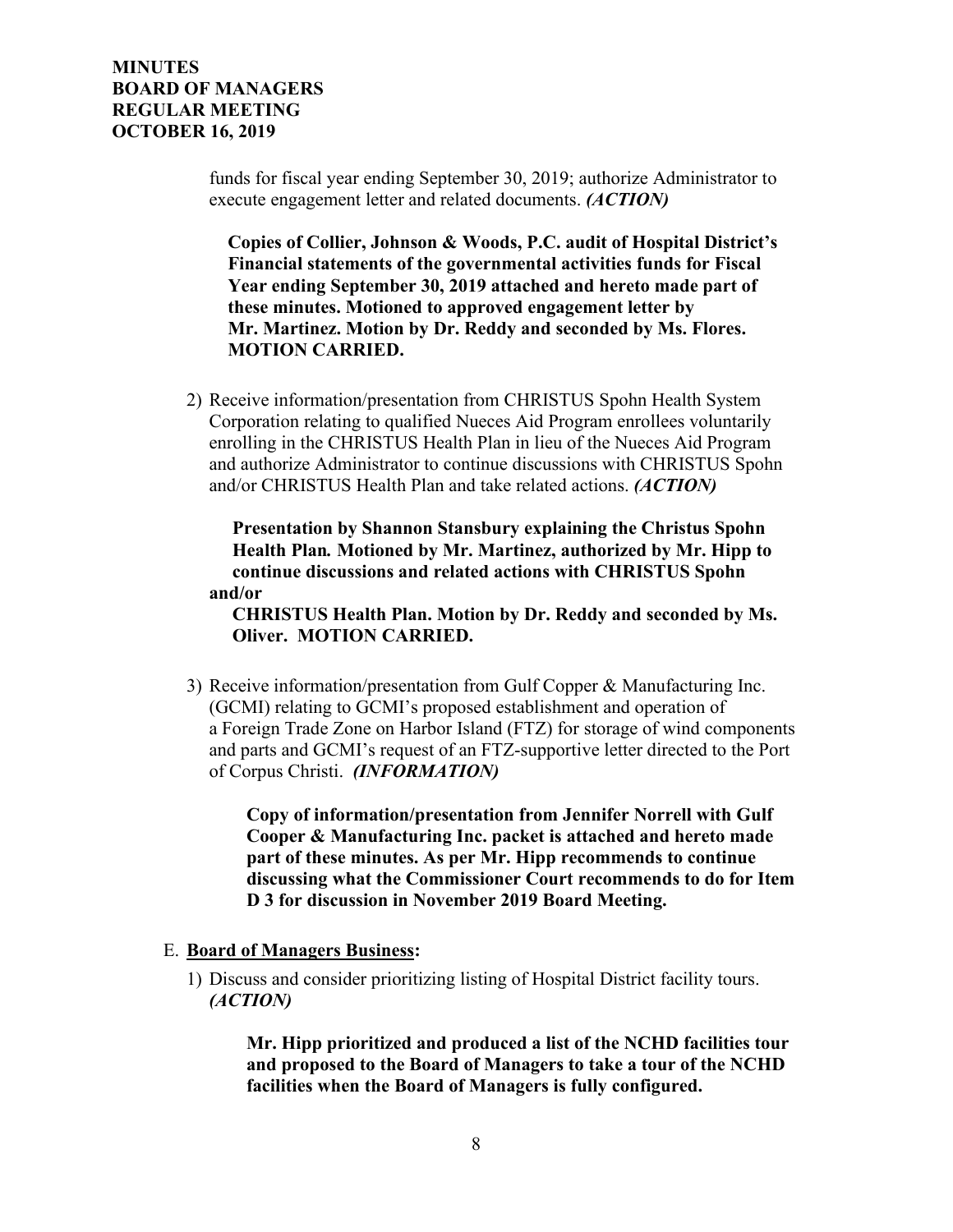### **No Motion taken.**

2) Discuss and consider appointment of special (ad-hoc) Committee to review the Board's Bylaws and recommend changes. *(ACTION)*

## **Mr. Martinez motioned to move to table E-2 for next meeting on November 2019. Motioned by Ms. Flores and seconded by Ms. Oliver. MOTION CARRIED.**

## F. **Administrator's Briefing:**

- 1) Future Board of Managers meeting:
	- a) Next Scheduled Regular Board Meeting: November 19, 2019, 12 Noon (date/time is subject to change).

## **Mr. Hipp reminded Board Members of next meeting but time and date is subject to change.**

## 6. **ADJOURN**

**Motioned to adjourn, by Mr. Martinez. Motion by Ms. Flores and seconded by Ms. Oliver. Meeting adjourned 2:35 p.m.**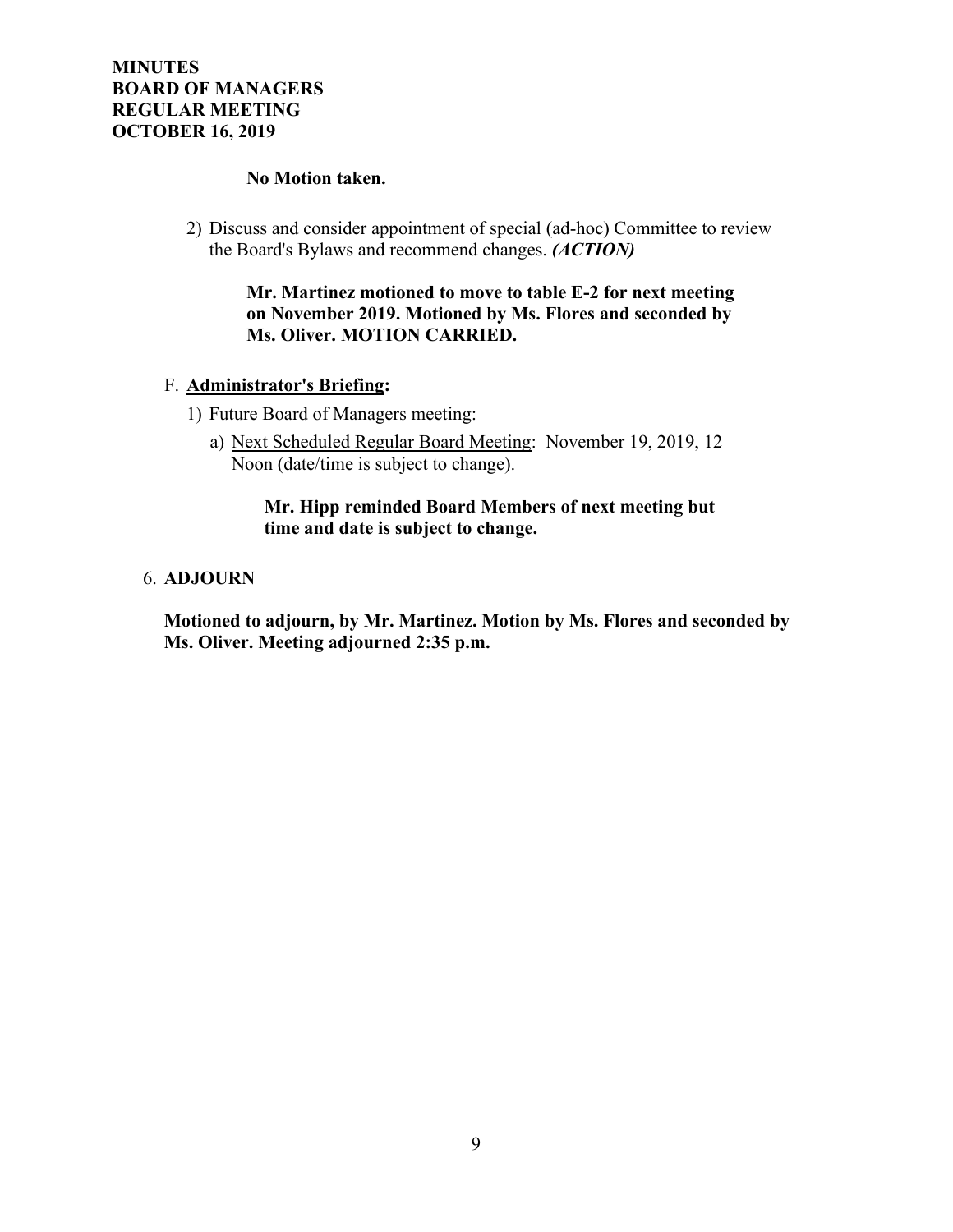**PRESIDING OFFICER:**

**\_\_\_\_\_\_\_\_\_\_\_\_\_\_\_\_\_\_\_\_\_\_\_\_\_\_\_\_\_\_\_\_\_\_\_\_\_\_\_\_\_** John B. Martinez, Chairman Pro Tempore Nueces County Hospital District

**ATTEST:**

Jonny F. Hipp, Secretary Board of Managers Nueces County Hospital District

**\_\_\_\_\_\_\_\_\_\_\_\_\_\_\_\_\_\_\_\_\_\_\_\_\_\_\_\_\_\_\_\_\_\_\_\_\_\_\_\_\_**

 $\mathcal{L}_\mathcal{L}$  , which is a set of the set of the set of the set of the set of the set of the set of the set of the set of the set of the set of the set of the set of the set of the set of the set of the set of the set of